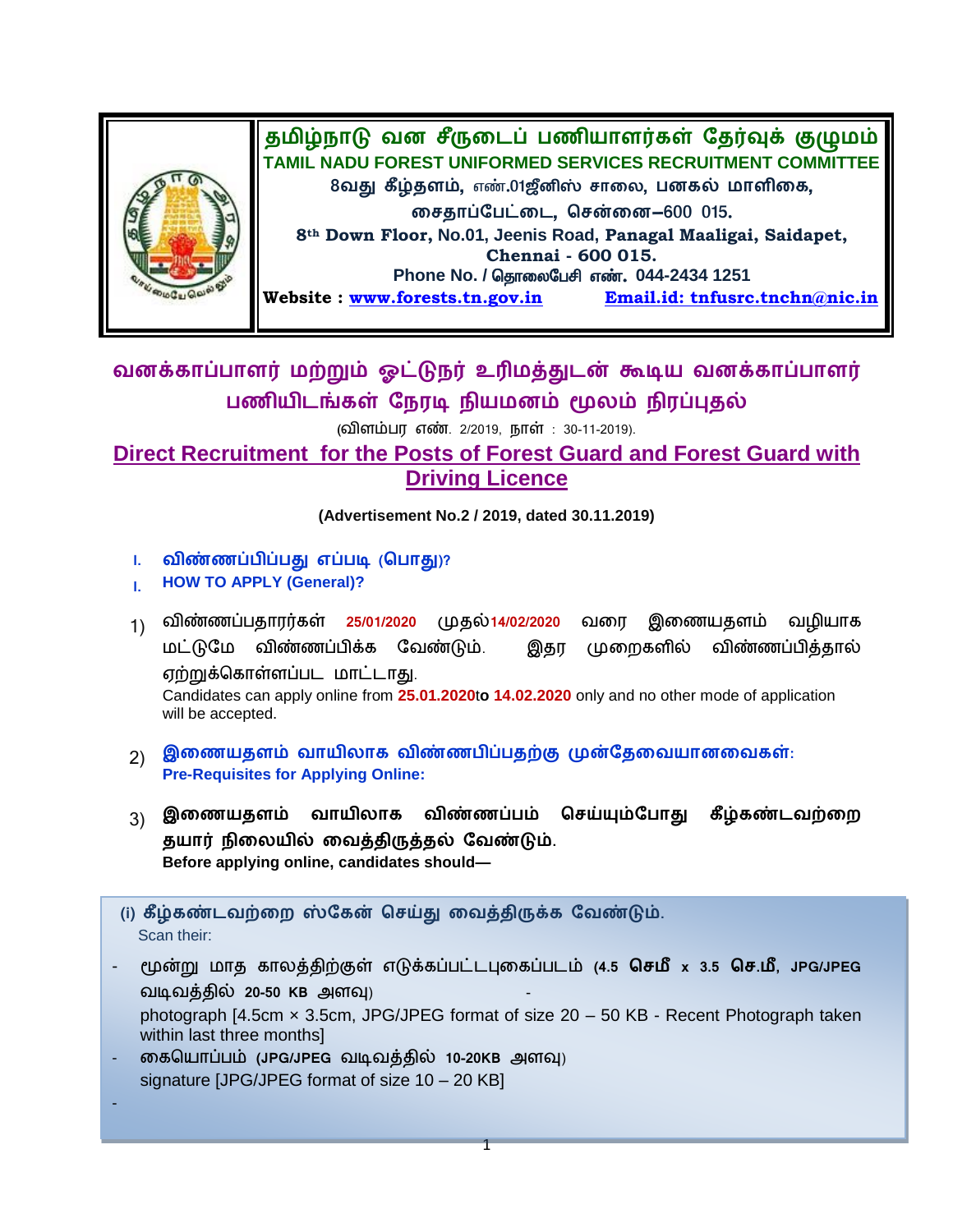கையினால் எழுதப்பட்ட உறுதிமொழி (கீழ்க்கண்ட படிவத்தில் இருத்தல் )( **50-200KB – PDF** ) a hand written declaration (text given below). (Size should be between 50 – 200 KB – PDF file)

## உறுதிமநொமி/ Declaration

இந்த விண்ணப்பத்தில் குறிப்பிட்டுள்ள விவரங்கள் அனைத்தும் என் அறிவுக்கு எட்டியவரை உண்மை. இவ்விண்ணப்பத்தை பொறுத்தவரை எதுவும் மறைக்கப்படவில்லை. தேர்வுக்கு முன்போ அல்லது பிறகோ இவ்விவரங்கள் தவறு அல்லது உண்மைக்கு புறம்பானது அல்லது தகுதியின்மை என அறியும் பட்சத்தில் எனது விண்ணப்பம் தமிழ்நாடு வனசீருடைப் பணியாளர்கள் தேர்வுக் குழுமத்தால் நிராகரிக்கப்படும் என்பதற்கு உடன்படுகிறேன்.

I hereby declare that all the particulars furnished in this application are true, correct and complete to the best of my knowledge and belief. In the event of any information being found false or incorrect or ineligibility being detected before or after the examination, my candidature is liable for rejection by the Tamil Nadu Forest Uniformed Services Recruitment Committee (TNFUSRC).

னகமனொப்ம் / Signature

- $\,$ (ii) கையொப்பம் பெரிய எழுத்துக்களில் இருந்தால் ஏற்றுக்கொள்ளப்பட மாட்டாது. **Signature in CAPITAL LETTERS will NOT be accepted**.
- <sub>(iii)</sub> தேவைப்படின் ஸ்கேன் செய்யப்பட்ட விளையாட்டுச்சான்று(அளவு-50-500KB-PDF ) **Keep Sports quota certificate scanned if applicable. (Size should be between 50 – 500 KB - PDF file)**

மேற்கண்ட ஸ்கேன் செய்யப்பட்ட ஆவணங்கள் வரையறுக்கப்பட்ட அளவில் உள்ளதா என உறுதி செய்து கொள்ள வேண்டும். **Ensure that all the above scanned documents adhere to the required specifications.**

- (iv) தேர்வுக்கட்டணம் / உரிய சேவைக்கட்டணம் ஆகியவற்றை இணையதளம் வழியாக செலுத்துவதற்கு தேவையான விபரங்கள் ஆவணங்கள் ஆகியவற்றை தயார் நிலையில் வைத்திருத்தல் வேண்டும். Keep the necessary details/documents ready to make **Online Payment** of the requisite application fee/ applicable service charges.
- $_{\rm (V)}$  விண்ணப்பதாரர்கள் தங்களுக்கே உரிய நடப்பிலுள்ள தகுதியான மின்னஞ்சல் முகவரியினை தேர்வு நடைமுறைகள் முடியும் வரை உபயோகத்தில் வைத்திருக்க வேண்டும். தமிழ்நாடு வன சீருடைப் பணியாளர்கள் தேர்வுக்குழுமம் தேர்வு குறித்தான அழைப்பாணை போன்ற கடிதங்கள் விண்ணப்பதாரரின் பதிவு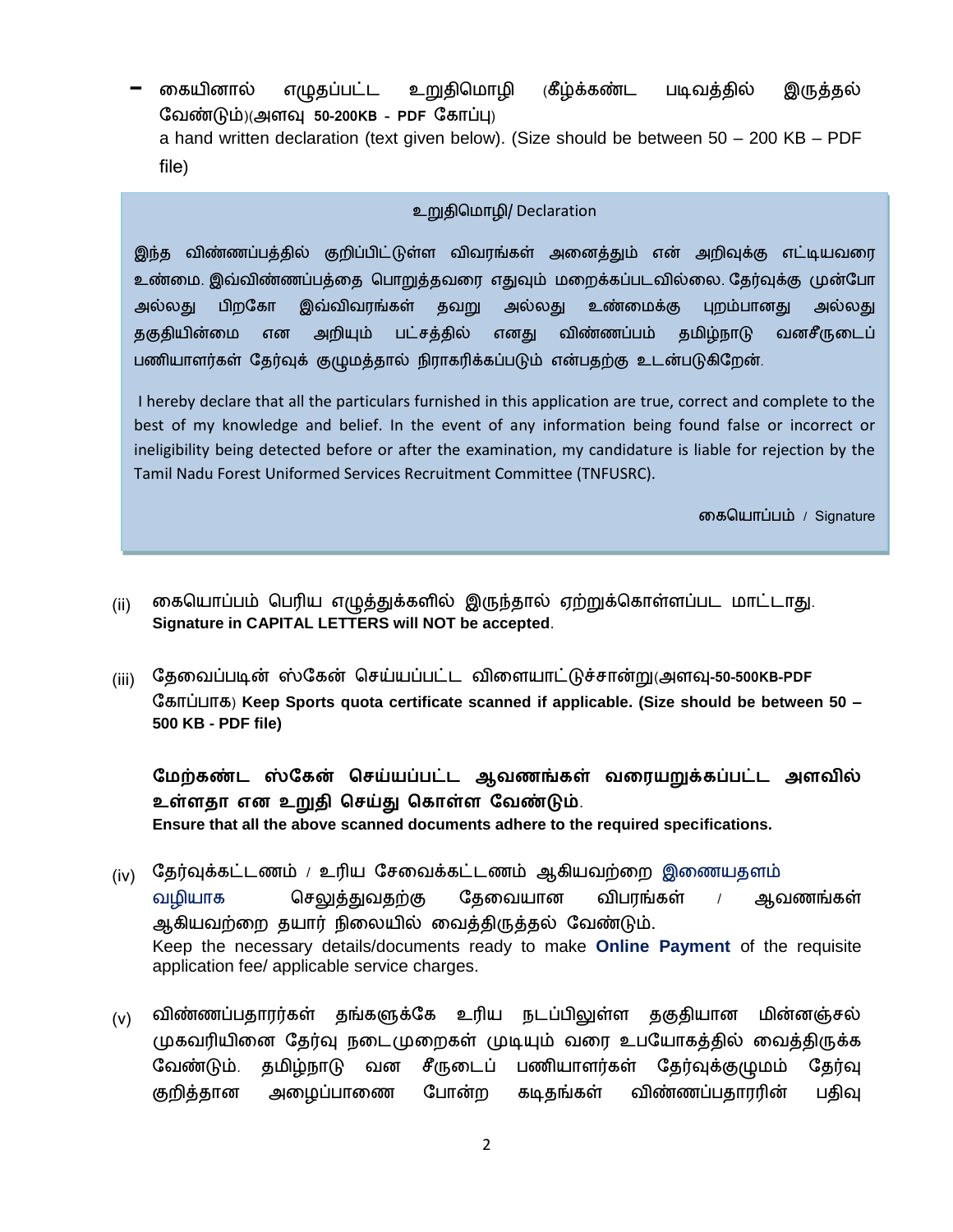செய்யப்பட்ட மின்னஞ்சல் முகவரிக்கு அனுப்பப்படும். விண்ணப்பதாரர் எங்க தூழ்நிலையிலும் தனது மின்னஞ்சல் முகவரியினை மற்றவர்களுக்கு பகிரவோ / விண்ணப்பதாரர் தனக்கே உரிய தகுதியான மின்னஞ்சல் தெரிவிப்பகோ கூடாகு. முகவரி கொண்டிருக்காவிடில், தேர்விற்கு இணையதளம் வாயிலாக விண்ணப்பிக்கும் முன்பே தனக்குரித்தான மின்னஞ்சல் முகவரியினை புதிதாக , . விண்ணப்பதாரர்கள் ஒவ்வொருவரும் தனக்கே உரிய அலைபேசி எண் மற்றும் மின்னஞ்சல் முகவரி ஆகியவற்றை கட்டாயம் வைத்திருக்க வேண்டும்.

Please have a valid personal email ID, which should be kept active till the completion of Recruitment Process. TNFUSRC may send call letters for the Examination etc. through the registered e-mail ID. Under no circumstances, a candidate should share with/mention e-mail ID to / of any other person. In case a candidate does not have a valid personal e-mail ID, the candidate should create a new e-mail ID before applying on-line and must maintain that email account. Mobile Number and email id have to be unique.

- 4) **(i) வ 25/01/2020**  முதல் 14/02/2020வரை (இரு தேதிகளும் உட்பட) இணையதளம் வாயிலாக **கீழ்கண்டவாறு செலுத்த வேண்டும்**. **Examination Fees/ applicable service charges Payable from 25/01/2020 to 14/02/2020 (Online payment), both dates inclusive, shall be as follows.**
	- (ii) ஆதிதிராவிடர்/பழங்குடியினர் வகுப்பினருக்கு ரூ.150 + சேவைக்கட்டணம் செலுத்தவேண்டும்.

Rs.150/- + applicable service charges for SC/ST candidates.

மேற்குறிப்பிட்ட வகுப்புகளைச் சாராத இதரபிரிவினருக்கு ரூ.300/- + சேவைக்கட்டணம்செலுக்கு வேண்டும்.

Rs. 300 /- + applicable service charges for all others.

- (iii) இணையதளம் வாயிலாக தேர்வுக் கட்டணம் செலுத்துவதற்குரிய சேவைக் கட்டணங்களை விண்ணப்பதாரரே செலுத்த வேண்டும். Applicable service charges for Online Payment of application fees will have to be borne by the candidate.
- ll. இணையதளம் வாயிலாக விண்ணப்பிக்கும் நடைமுறை**:-Procedure for applying online:-**
	- (1) விண்ணப்பதாரர்கள் வனத்துறையின் வலைதளமானwww.forests.tn.gov.in வாயிலாக மட்டுமே விண்ணப்பிக்க வேண்டும். Candidates should apply only through Online Mode in the Tamil Nadu Forest Department's Website www.forests.tn.gov.in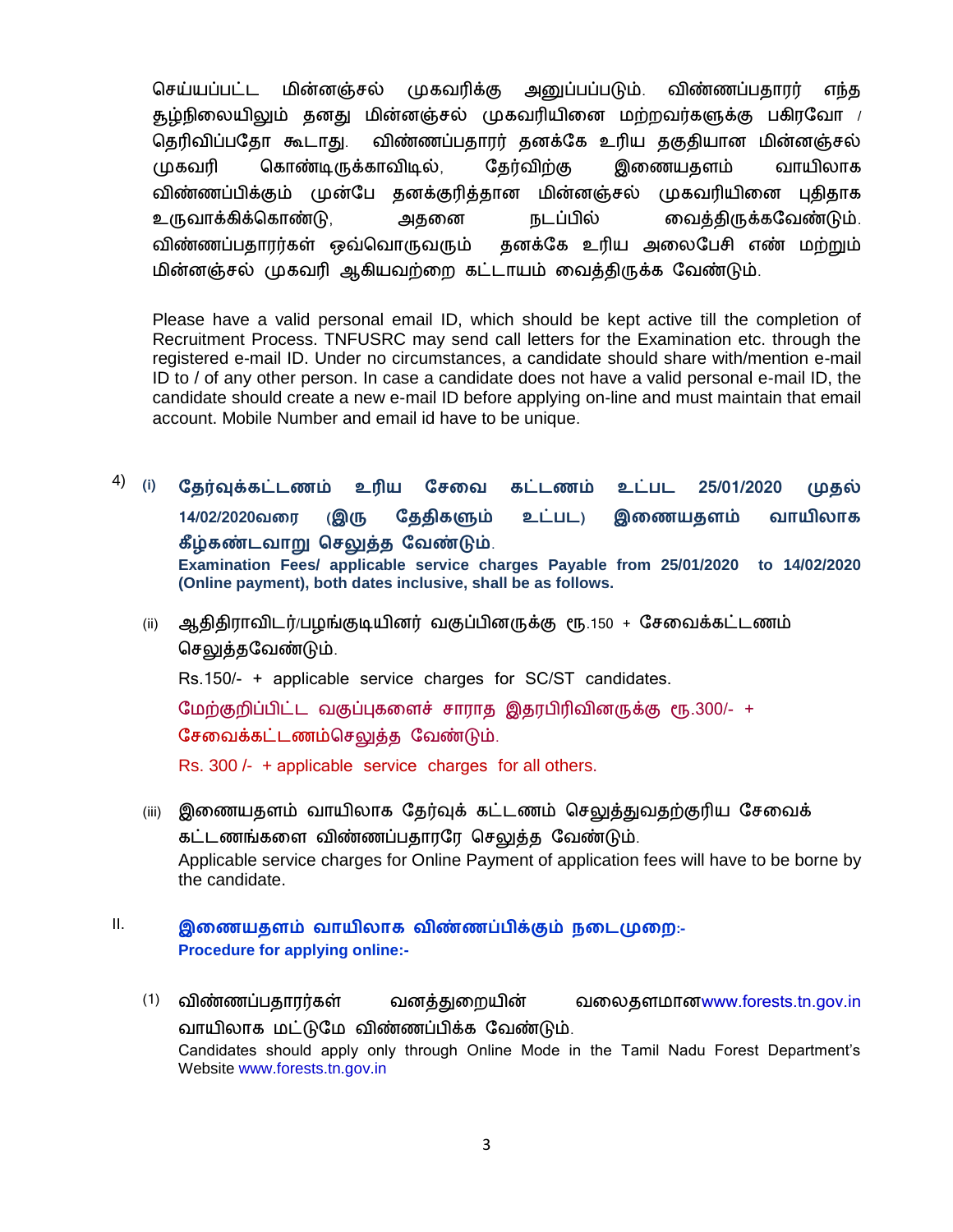(2) விண்ணப்பதாரர்கள் "புதியதாக பதிவு செய்ய இங்கே சொடுக்கவும்" என்ற அமுக்கி இணையதளம் வாயிலான படிவத்தில் கோரப்பட்டுள்ள பொக்கானை அடிப்படை விபரங்களை பூர்த்தி செய்ய வேண்டும். அதன்பின் கணினியால் தற்காலிக பதிவு எண் உருவாக்கப்பட்டு"நீங்கள் வெற்றிகரமாக பதிவு செய்துள்ளீர், உங்களது மின்னஞ்சல் மற்றும் குறுந்தகவலினை பார்க்கவும்" என திரையில் விண்ணப்பதாரர்களுக்கு அனுப்பப்பட்டுள்ள தற்காலிக பதிவு வாசகம் தென்படும். எண்ணை கண்டிப்பாக குறித்து வைத்துக்கொள்ளவேண்டும். தற்காலிக பதிவு எண்ணை விண்ணப்பதாரர்களுக்குரிய மின்னஞ்சல் மற்றும் குறுந்தகவல் மூலம் அறுப்பி வைக்கப்படும். இந்த தற்காலிக பதிவு எண் மற்றும் ஒரு முறை கடவுச்சொல்லைக் (OTP) கொண்டு சேமிக்கப்பட்டுள்ள விபரங்களை மீளக் கிறந்து பார்க்கவும், தேவைப்படின் விபரங்களை திருத்தம் செய்தும் கொள்ளலாம்.

Candidates will have to click on "CLICK HERE FOR NEW REGISTRATION" to register their application by entering their basic information in the online application form. After that a provisional registration number will be generated by the system and a message that "you are successfully registered and please check your e-mail and SMS" will be displayed on the screen. Candidate should note down the Provisional registration number. An Email & SMS indicating the Provisional Registration number will be sent. They can reopen the saved data using Provisional registration number and One Time Password (OTP) and edit the particulars, if needed

| (3) விண்ணப்பதாரர்கள் கீழ்க்கண்டவற்றை பதிவேற்றம் செய்ய வேண்டும்.<br>புகைப்படம்<br>கையொப்பம் |       |
|--------------------------------------------------------------------------------------------|-------|
| கையினால் எழுதப்பட்ட உறுதிமொழி<br>$\blacksquare$                                            |       |
| விளையாட்டு சான்று (தேவைப்படின்)                                                            |       |
| வழிகாட்டுதல்களில் குறிப்பிடப்பட்டுள்ள<br>ஸ்கேன்<br>அளவுகளின்படி                            | செய்த |
| ஆவணங்களை பதிவேற்றம் செய்யவேண்டும்.                                                         |       |
| Candidates are required to upload their                                                    |       |
| Photograph<br>Signature                                                                    |       |
| A hand written declaration                                                                 |       |
| Sports quota certificate (If required)                                                     |       |
| as per the specifications given in the Guidelines for Scanning and Upload of documents.    |       |
|                                                                                            |       |

**(4)** இணையதளம் வாயிலாக செய்த விபரங்களை பதிவு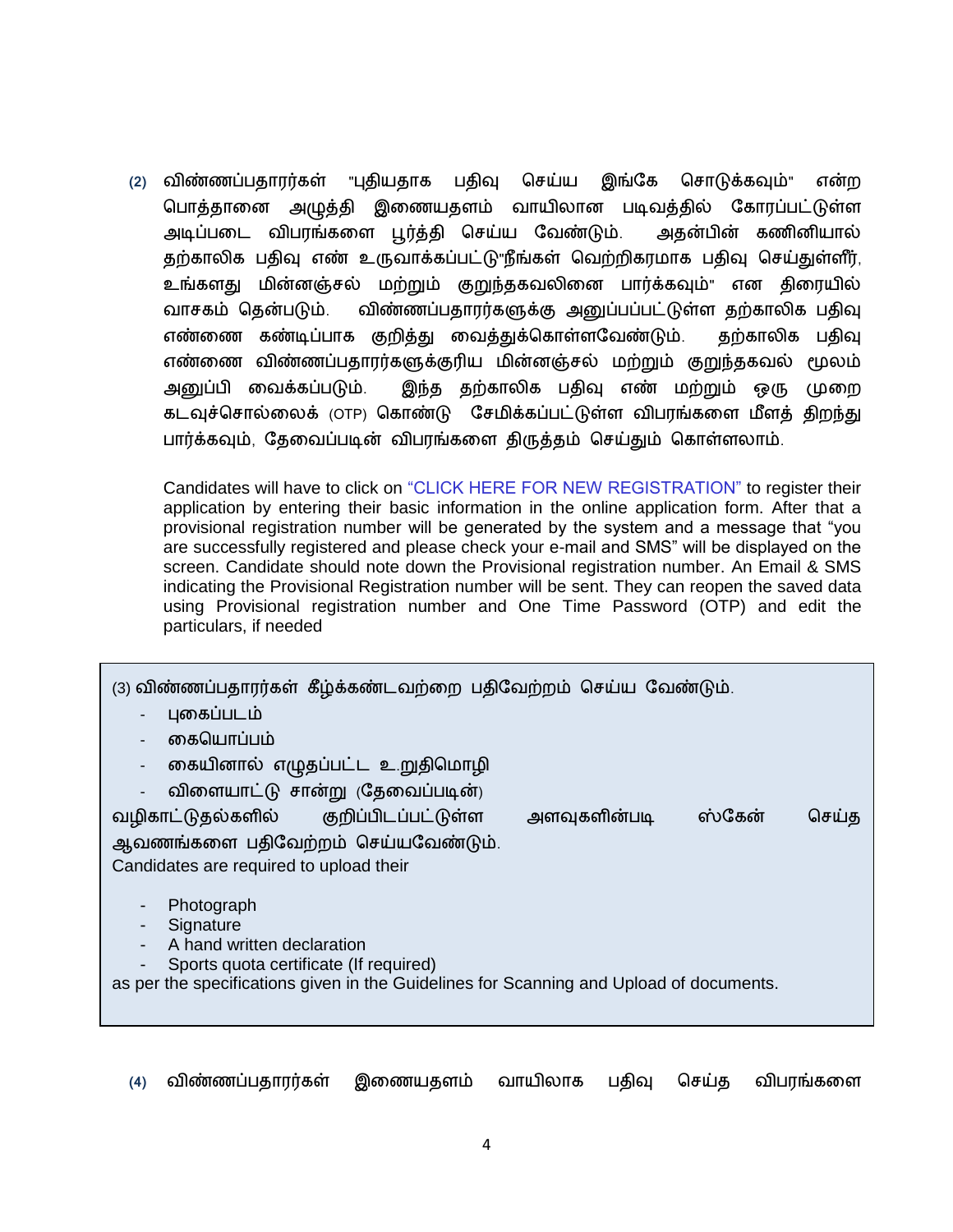மாற்றம் செய்வதற்கு சாத்தியமோ / அனுமதிக்கவோ இயலாது என்பதால் கவனமாக இணையதளம் வாயிலாக விபாங்களைப் பதியுமாறு தெரிவிக்கப்படுகிறது. விண்ணப்பகாரர்கள் விபாங்களை சமர்ப்பிக்கும்முன் "சேமிக்க மற்றும் அடுத்து" என்று குறிப்பிட்டுள்ள வசதியினை உபயோகித்து பதிவு செய்த விபரங்களை சரிபார்த்துக் கொள்ளவும், தேவைப்படின் திருத்தம் செய்து கொள்ளவும் தெரிவிக்கப்படுகிறது. "<mark>இறுதி சமர்ப்பி</mark>" பொத்தானை அழுத்தி விபரங்கள் சேமித்த பின் பதிவு செய்த விபரங்களை மாறுதல் செய்துகொள்ள அனுமதிக்கப்பட மாட்டாது

Candidates are advised to carefully fill in the online application themselves as no change in any of the data filled in the online application will be possible / entertained. Prior to submission of the online application candidates are advised to use the "SAVE AND NEXT" facility to verify the details in the online application form and modify the same if required. No change is permitted after clicking on "FINALSUBMIT" Button.

- உரிய (5) நிர்ணயிக்கப்பட்ட கட்டணம் சேவைக்கட்டணம் ஆகியவற்றை இணையதளம் முறையில் மட்டுமே செலுத்தவேண்டும். Candidates have the option of making the payment of requisite fees/ applicable service charges through the ONLINE modeonly:
- **(6)** அல்லாத முறையில் கட்டணம் செலுத்தும் முறையான கேட்புக்காசோலை / அஞ்சலக செலுத்துச்சீட்டு போன்றவை மூலம் செலுத்த அனுமதிக்கப்படமாட்டாது. Offline mode of payment in any form such as Demand Draft / Postal order etc., will not be accepted.
- <u>(7)</u> தேர்வுக்கட்டணம் / உரிய சேவைக்கட்டணங்கள் இணையதளம் வழியாக செலுத்துதல் **Payment of fees/ applicable service charges via the ONLINE MODE.**
- விண்ணப்பத்தில் கோரப்பட்டுள்ள விவரங்களை **(i)** உரிய இடத்தில் மிகுந்த கவனத்துடன் உள்ளீடு செய்த பின் "**இறுதி சமர்ப்பி**" சமப்பிக்குமாறு பொத்தானைஅழுத்தி விண்ணப்பத்தினை கேட்டுக்கொள்ளப்படுகிறார்கள். "**இறுதி சமர்ப்பி**" பொத்தானை அழுத்தி விவரங்களை சமர்ப்பிக்கும் முன்னர் தாங்கள் அளித்த விவரங்கள் அனைத்தும் சரியாக உள்ளனவா என சரிபார்த்துக்கொள்ளுமாறு கேட்டுக்கொள்ளப்படுகிறார்கள். விண்ணப்பதாரர்களின் பெயர், அவர்களது தாய்  $\prime$ தந்தை பெயர்  $\rm etc.,$  ஆகியவற்றை சான்றிதழ்களில் / மதிப்பெண் பட்டியலில் உள்ளபடி மிகச்சரியாக பதிவு செய்யுமாறு கேட்டுக்கொள்ளப்படுகிறார்கள். மேற்படி விவரங்களில் மாற்றங்கள் / திருத்தங்கள் ஏதுமிருப்பின் அவர்களது விண்ணப்பம் நிராகரிக்கப்படும். விண்ணப்பதாரர்கள் ஒரே முறையில் விண்ணப்பத்தினை ஏற்கனவே பகிவேற்றம் பூர்த்தி செய்ய இயலவில்லை என்றால், தாங்கள் செய்துள்ள தகவல்களை சேமிக்க இயலும். ஏற்கனவே பதிவு செய்யப்பட்ட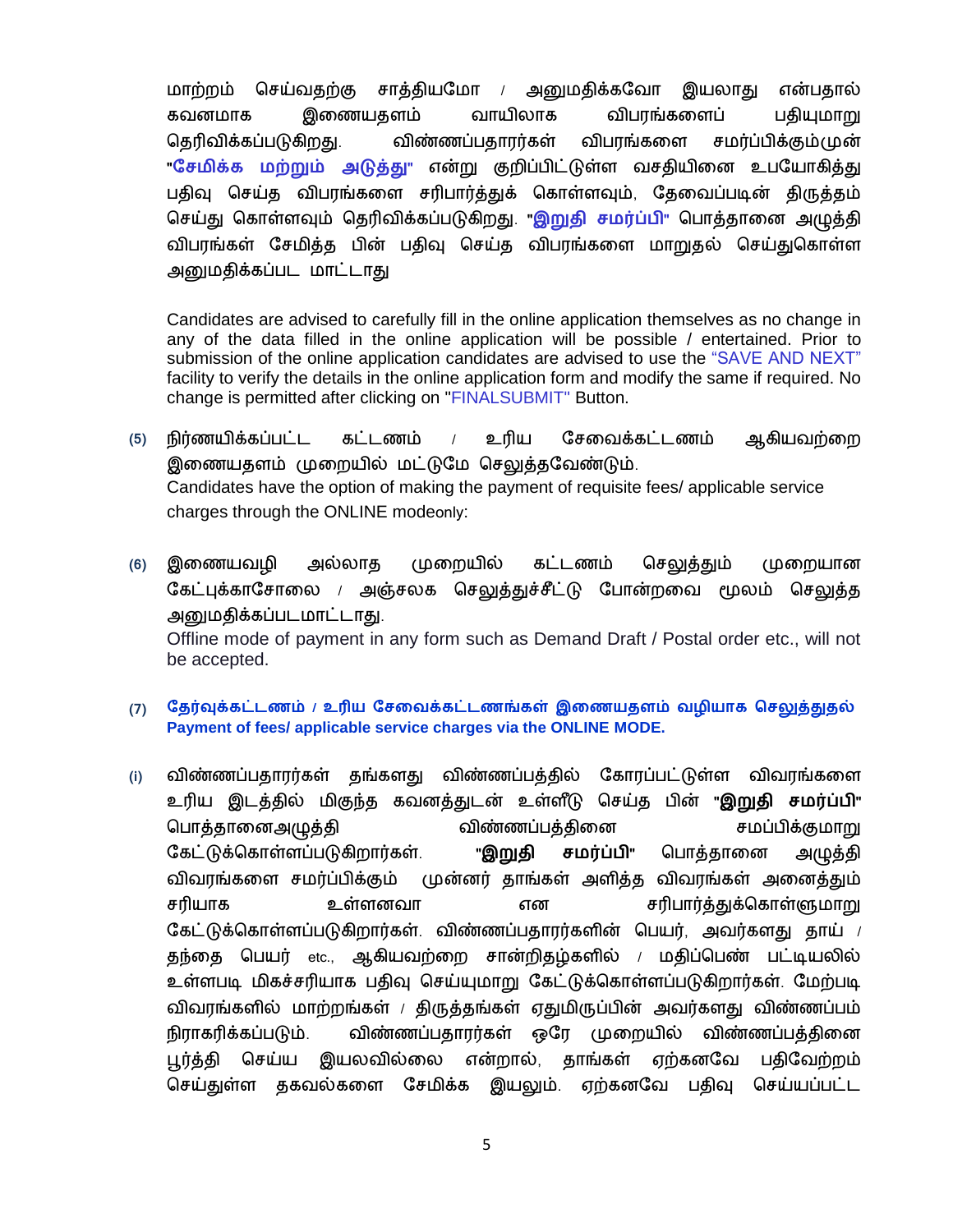ககவல்கள் சேமிக்கப்பட்டு அதன்பின் அவர்களுக்கான கணினியால் உருவாக்கப்பட்டுள்ள தற்காலிக பதிவு எண் ஒளித்திரையில் தென்படும்.

Candidates should carefully fill in the details in the On-Line Application at the appropriate places very carefully and click on the "**FINAL SUBMIT**" button at the end of the On-Line Application format. Before pressing the "FINAL SUBMIT" button, candidates are advised to verify every field filled in the application. The name of the candidate or candidate's Father/Mother etc. should be spelt correctly in the application as it appears in the certificates/mark sheets. Any change/alteration found may disqualify the candidature. In case the candidate is unable to fill in the application form in one go, candidate can save the data already entered. When the data is saved, a provisional registration number will be generated by the system and displayed on the screen.

விண்ணப்பகாார்கள் கங்களகு கற்காலிக பகிவு எண்ணை குறிக்குக்கொள்ள வேண்டும். மேலும் விண்ணப்பதாரருக்கு மின்னஞ்சல் மற்றும் கைப்பேசி எண்ணுக்கு குறுஞ்செய்தி வழியாக தற்காலிக பதிவு எண் அனுப்பப்படும். தேவை ஏற்படின் விண்ணப்பதாரர்கள் தற்காலிக பதிவு எண் மற்றும் ஒரு முறை கடவுச்சொல்லை (OTP) பயன்படுத்தி விபரங்களை மாற்ற இயலும். முழுமையாக விண்ணப்பத்தை புர்த்தி செய்த பின்பு விண்ணப்பதாரர்கள் விண்ணப்பத்தை சமர்ப்பிக்க வேண்டும்.

Candidate should note down the Provisional registration number. An Email & SMS indicating the Provisional Registration number will be sent. They can reopen the saved data using Provisional registration number and OTP and edit the particulars, if needed. Once the application is filled in completely, candidate should submit the data.

(ii) விண்ணப்ப படிவம் கட்டண நுழைவு வாயிலுடன் ஒருங்கிணைக்கப்பட்டுள்ளதால் கீழ்க்கண்ட முறைகளில் கட்டணம் செலுத்தும் நடைமுறையினைப் பின்பற்ற வேண்டும்.

The application form is integrated with the payment gateway and the payment process can be completed by following the instructions.

(iii) திரையில் கேட்கப்படும் தகவல்களின் அடிப்படையில் விபரங்களை பதிந்து பற்று அட்டைகள் (RuPay/Visa/MasterCard/Maestro), கடன் அட்டைகள், இணையவங்கி சேவை, விரைவு பண சேவை, பண அட்டைகள் / அலைபேசி பணப் பரிவர்த்தனை போன்றவைகள் மூலம் தேர்வுக் கட்டணத்தைச் செலுத்தலாம்.

The payment can be made by using Debit Cards (RuPay/Visa/MasterCard/Maestro), Credit Cards, Internet Banking, IMPS, Cash Cards/ Mobile Wallets by providing information as asked on the screen.

**(iv)** விண்ணப்ப படிவத்திற்கான கூடுதல் பக்கம் திரையில் தென்படும். அந்த பக்கத்தில் தெரிவிக்கப்பட்டுள்ள அறிவுரைகளின்படி கவனமாக தேவையான விபரங்களைப் பதிவு செய்ய வேண்டும்.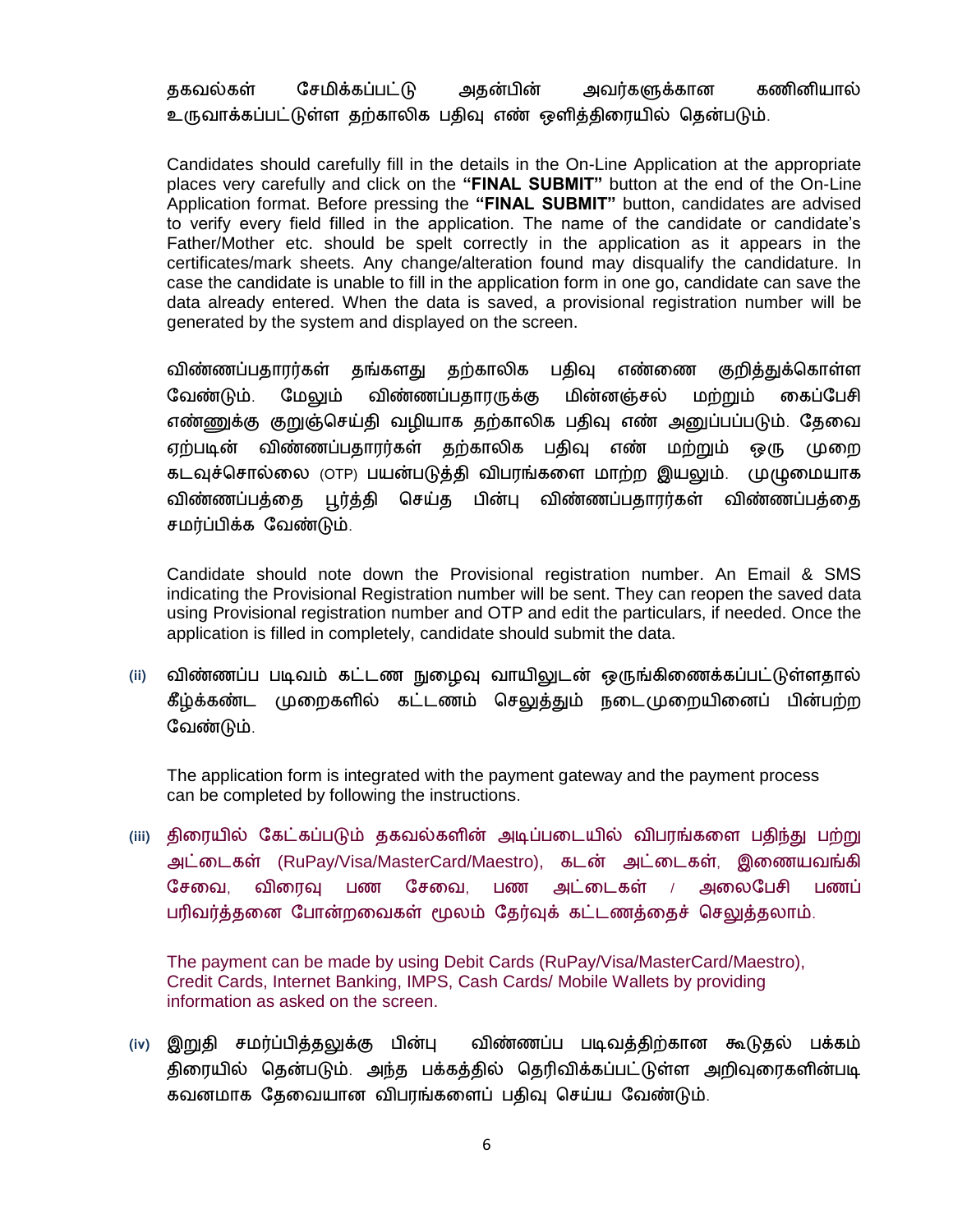After Final Submit, an additional page of the application form is displayed wherein candidates may follow the instructions and fill in the requisite details.

 $(v)$  இணையவழி கட்டணம் செலுத்தும் முறை வெற்றிகரமாக நிறைவு செய்யப்படவில்லை எனில் மீண்டும் உள்ளீடுக்கான கற்காலிக பகிவு எண் பயன்படுக்கி மற்றும் ஒரு முறை கடவுச் சொல் (OTP) ஆ விண்ணப்பக் கட்டணம் / உரிய சேவைக்கட்டணம் ஆகியவற்றை செலுத்தலாம்.

If the online transaction has not been successfully completed then candidates are advised to login again with their provisional registration number and OTP and pay the Examination Fees/ applicable service charges online.

 $\rm{^{(vi)}}$  வெற்றிகரமான பண பரிமாற்றத்துக்கு பின் மின்னணு-ரசீது கணினியால் உருவாக்கித் தரப்படும்.

On successful completion of the transaction, an e-receipt will be generated.

 $(vii)$  விண்ணப்பதாரர்கள் தேவையான மின்னணு-ரசீது மற்றும் விண்ணப்பபடிவம் ஆகியவற்றை நகல் எடுத்து வைத்துக்கொள்ளலாம். மின்னணு-ரசீது இணையவழி உருவாகவில்லை எனில் பணப் பரிமாற்றம் வெற்றிகரமாக நடைபெறவில்லை என்பதைக் கவனத்தில் கொள்ளவேண்டும்.

Candidates are required to take a printout of the e-receipt and online application form. Please note that if the same cannot be generated then online transaction may not have been successful.

## **:-**

∻ தேர்வுக் கட்டணம் செலுத்திய விவரங்களைப் பதிவு செய்த பின்னர் அதற்கான தகவல் திரையில் வரும் வரை காத்திருக்கவும். அதுவரை Back அல்லது Refresh ஆகியவற்றை சொடுக்க கூடாது. இரண்டாம் முறையாக பணம் இல்லையெனில் பண பரிமாற்றம் செலுத்தும் தழ்நிலை ஏற்படும்.

 After submitting your payment information in the online application form, Please wait for the intimation from the server, DO NOT press Back or Refresh button in order to avoid double charge.

∻ கடன் அட்டையினை உபயோகிப்போருக்கு: அனைக்குக் கட்டணங்களும் இந்திய ரூபாய் மதிப்பில் வரிசைப்படுத்தப்பட்டுள்ளது. ஒருவேளை வெளிநாட்டு கடன் அட்டை பயன்படுத்தப்பட்டிருப்பின்,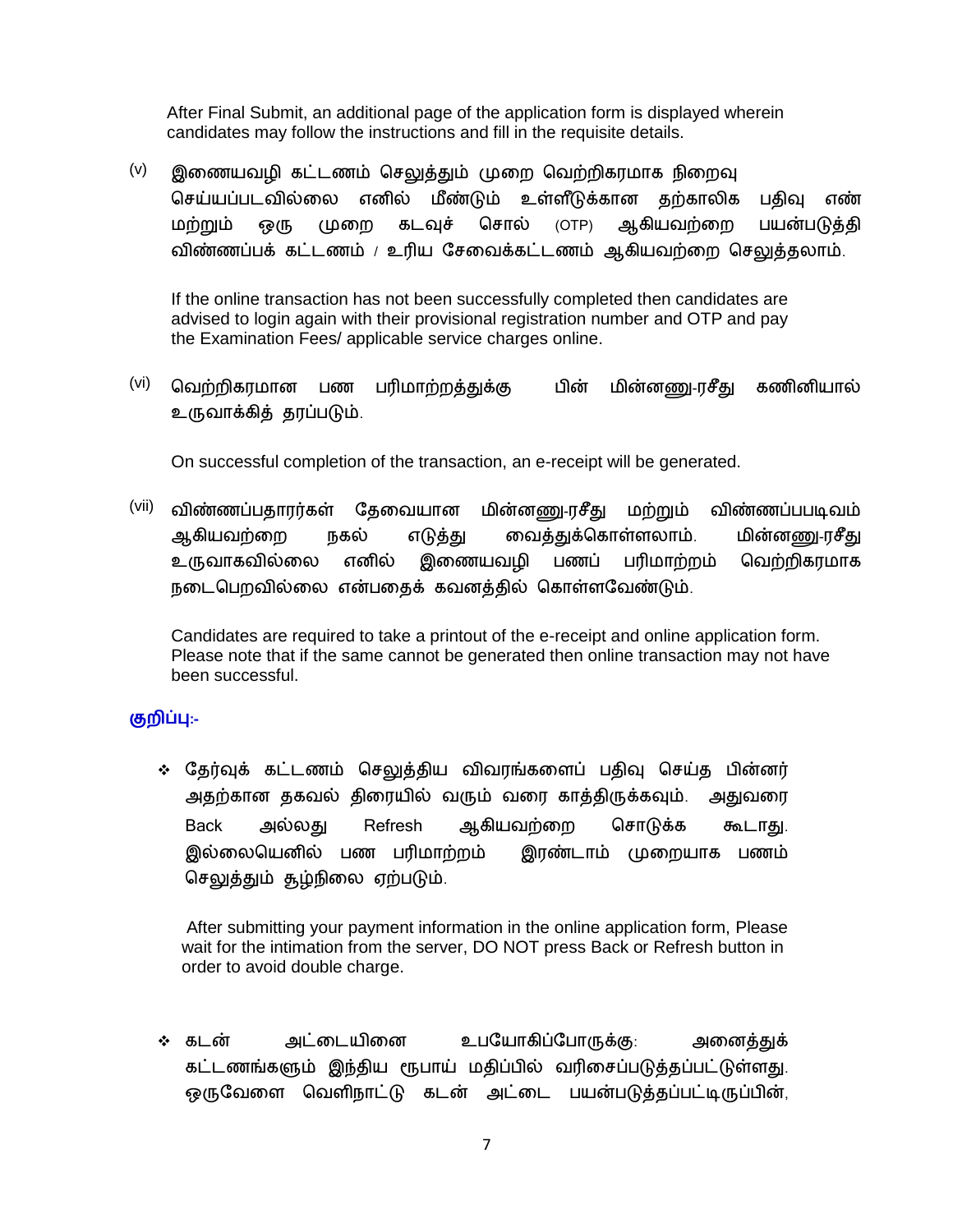தங்களது வங்கி தற்போது நிலவும் (பணமதிப்பு) இந்திய ரூபாயின் மதிப்பில் பரிமாற்றம் செய்துகொள்ளும்.

- For Credit Card users: All charges are listed in Indian Rupee. If you use a non-Indian credit card, your bank will convert to your local currency based on prevailing exchange rates.
- ❖ பணப்பரிவர்த்தனை முடிந்தபின் உங்களது விபரங்களை பாதுகாக்கும் பொருட்டு வலைகள கொடர்பினை முறையாக முடிவு செய்யப்பட்டுள்ளதை உறுதி செய்து கொள்ளவும்.

To ensure the security of your data, please close the browser window once your transaction is completed.

• இணையதளம் வழியாக விண்ணப்பித்தல் நடை (மறை, உரிய சேவைக்கட்டணம் தேர்வுக்கட்டணம்/ செலுத்துதல் உட்பட முடிவுற்றபின் கணினியால் உருவாக்கப்பட்ட இணையதளம் வாயிலான விண்ணப்பப் படிவத்தினை நகலெடுத்து, அதில் பூர்த்தி செய்யப்பட்ட விபரங்கள் சரியாக உள்ளதா என உறுதி செய்துகொண்டு பகிவு எண்ணை எகிர்கால கேவையின்பொருட்டு கவனமாக வைத்துக்கொள்ளவும். நகலெடுத்த விண்ணப்ப படிவத்தினை தமிழ்நாடு சீருடைப் பணியாளர்கள் தேர்வு வன குழுமத்திற்கு அனுப்பத்தேவையில்லை.

After completing the procedure of applying on-line including payment of fees / applicable service charges, the candidate should take a printout of the system generated on-line application form, ensure the particulars filled in are accurate and retain it along with Registration Number for future reference. They should not send this printout to the TNFUSRC.

∻ இணையதளம் வழியாக பூர்த்தி செய்யப்பட்ட விண்ணப்ப படிவத்தில் அளிக்கப்பட்ட விபரங்களான விண்ணப்பதாரரின் பெயர், வகுப்பு , பிறந்த தேதி, முகவரி, அலைபேசி எண், மின்னஞ்சல் முகவரி, தேர்வு மையம், etc., போன்ற விபரங்களே இறுதியானது. இவ்விபரங்களை வாய்பளிக்கப்படமாட்டாது மாற்றவோ *ப* திருத்தவோ என்பதால் இணையதளம் வழியாக பூர்த்தி செய்யும் விண்ணப்பத்தினை மிகவும் கவனமுடன் பூர்த்தி செய்யுமாறும் மாற்றம் செய்வது குறித்து எவ்வித தொடர்பும் வைத்துக்கொள்ளப்படமாட்டாது எனவும் தெரிவிக்கப்படுகிறது.

Please note that all the particulars mentioned in the online application including Name of the Candidate, Category, Date of Birth, Address, Mobile Number,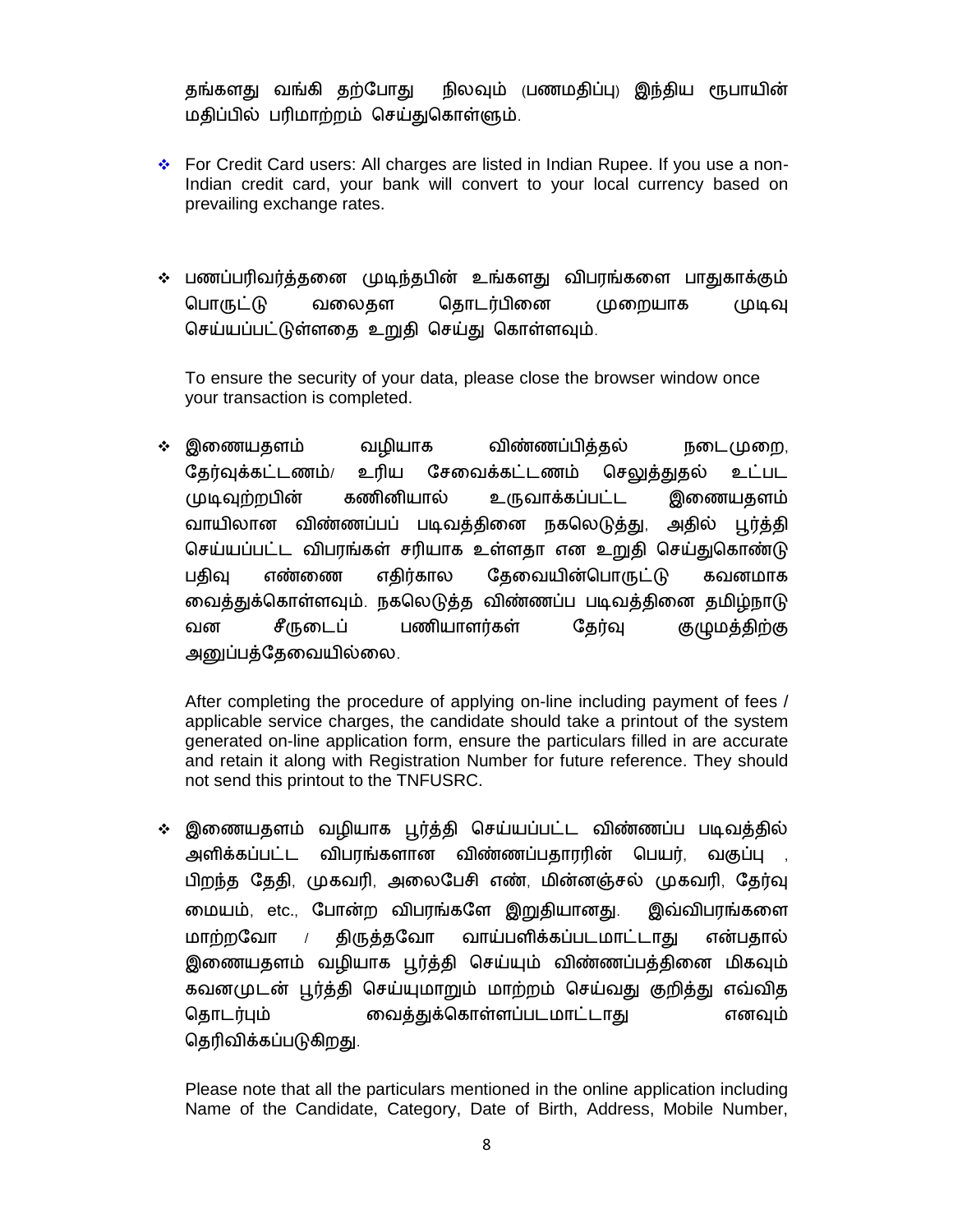Email ID, Centre of Examination etc. will be considered as final and no change/modifications will be allowed after submission of the online application form. Candidates are hence advised to fill in the online application form with the utmost care as no correspondence regarding change of details will be entertained.

∻ இணையதளம் வாயிலான விண்ணப்ப படிவத்தில் தவறான தகவல்கள் அளித்தாலோ / முழுமையற்ற விபரங்களை அளித்தாலோ தேவையான விபரங்களை அளிக்கத் தவறினாலோ அதனால் ஏற்படும் விளைவுகளுக்கு தமிழ்நாடு வன சீருடைப் பணியார்கள் தேர்வுக்குழுமம் எந்த விதத்திலும் பொறுப்பேற்காது.

TNFUSRC will not be responsible for any consequences a rising out of furnishing of incorrect and incomplete details in the application or omission to provide the required details in the application form.

❖ இணையதளம் வாயிலான விண்ணப்பப் படிவம் அனுப்பும் போது உரிய கையொப்பம் அளவிலான பகைப்படம்  $/$ பதிவேற்றம் செய்யாமலிருந்தாலோ / வெற்றிகரமாக கேர்வுக்கட்டணம் அரைப்பப்படாமல் இருந்தாலோ அவ்வாறான விண்ணப்பங்கள் தகுதியானதாக ஏற்றுக்கொள்ளப்பட மாட்டாது.

An online application which is incomplete in any respect such as without proper passport size photograph and signature uploaded in the online application form/ unsuccessful fee payment will not be considered as valid.

**்** இணையதளம் வாயிலான விண்ணப்பம் அனுப்பவேண்டிய கடைசி நாட்களில் தமிழ்நாடு வன சீருடைப் பணியார்கள் தேர்வுக்குழுமம் வலைத்தளத்தில் அதிகமான நபர்கள் ஒரே சமயத்தில் நாடுவதால் தேர்வுக்கட்டணம் / உரிய சேவைக்கட்டணம் செலுத்துதல் போன்ற நிகழ்வின்போது ஏற்படும் இணைப்புத்துண்டித்தல் / விபரங்கள் அளிக்க இயலாத நிலை / தோல்வியடைதல் போன்ற அசாதாரணமான நிலை வாய்ப்புள்ளதால் இணையதளம் வாயிலான எற்பட விண்ணப்பம் அனுப்ப வேண்டிய இறுதிநாள் வரை காத்திருக்காமல் முன்னதாகவே இணையதளம் வாயிலாக விண்ணப்பிக்க தெரிவிக்கப்படுகிறது.

Candidates are advised in their own interest to apply on-line much before the closing date and not to wait till the last date for depositing the fee / applicable service charges to avoid

∻ மேற்குறிப்பிட்ட காரணங்களால் குறிப்பிட்ட தேதிக்குள் விண்ணப்பிக்க